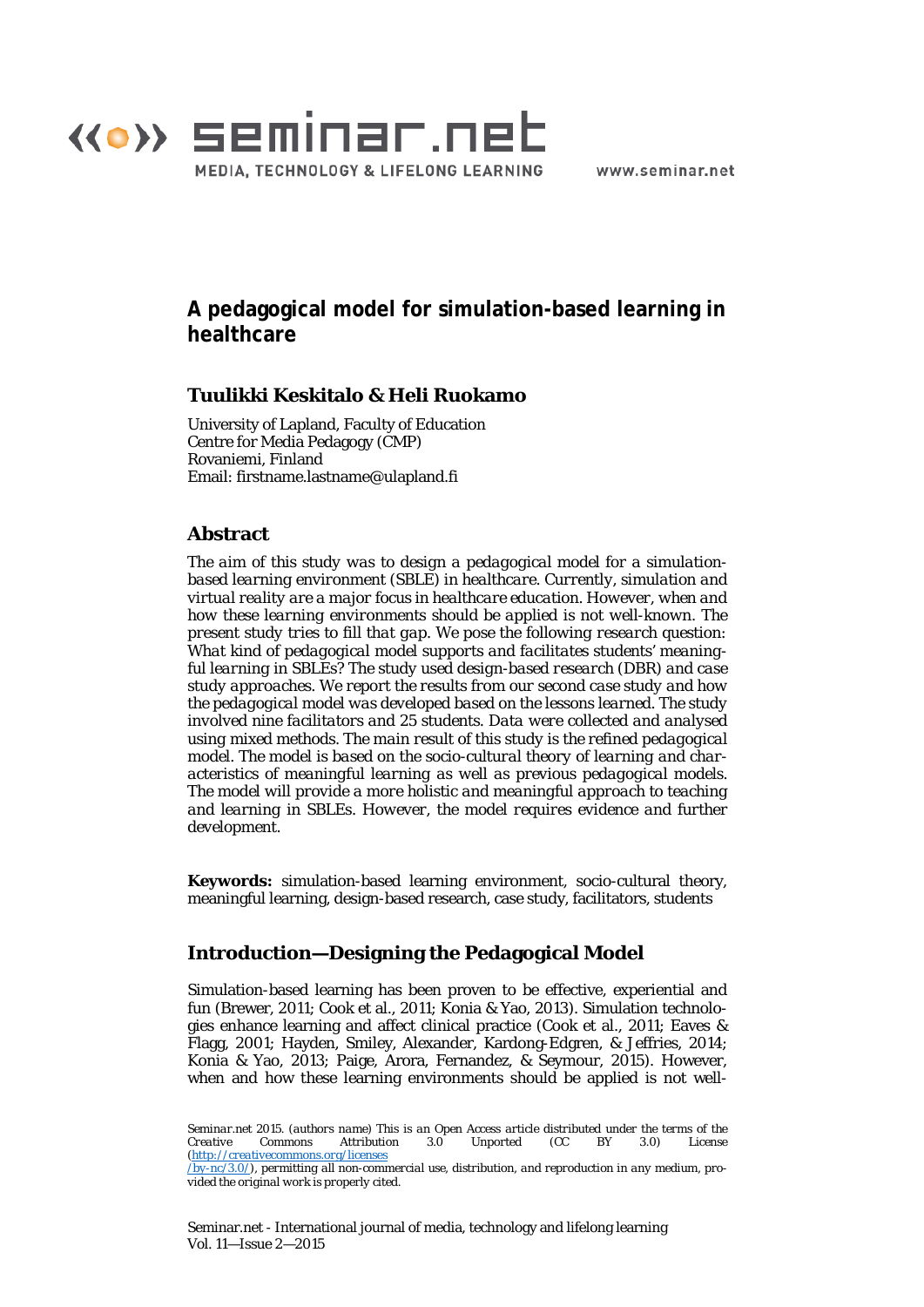known. As Ker (2012, p. 346) observed: "There is a need to ask more *how* and *why* questions as opposed to 'does this work?' or 'which is better?'"

The purpose of this study was to understand teaching and learning in simulation-based learning environments (SBLEs) in healthcare in order to find answers to the *how* question. These advanced, complex and expensive environments will enhance learning only if they are used appropriately. The specific aim of this study was to design a theoretically and empirically justified pedagogical model for a SBLE in healthcare (Keskitalo, 2015). The purpose of the pedagogical model was to emphasise the learning theories that will eventually enhance students' meaningful learning in these unique contexts. We created multiple research tasks in order to answer the following research question: What kind of pedagogical model supports and facilitates students' meaningful learning in SBLEs? The study used the design-based research (DBR) (Brown, 1992; Collins, Joseph, & Bielaczyc, 2004; Design-based Research Collective, 2003) and case study approaches (Gray, 2004; Yin, 2013).

The first cycle, designing the pedagogical model (Keskitalo, Ruokamo, & Väisänen, 2010), was conducted at the simulation centre of Arcada University of Applied Sciences (Helsinki, Finland) from April to May 2009. During the case study, various methods were used to collect data from paramedic students and facilitators. The first cycle resulted in a redesigned pedagogical model, which was evaluated during the second cycle of the design-based research. In this paper, we present the second cycle of the design-based research (see also Keskitalo, Ruokamo, & Gaba, 2014). The case study was organised at Stanford University (Palo Alto, CA, USA) in 2009–2010 and involved nine facilitators and 25 students. During the case study, we collected and analysed data using quantitative and qualitative methods.

What follows is the introduction of the initial pedagogical model. Then we briefly summarise and explain the methods used during our second case study. Next, we introduce the redesigned pedagogical model, which is the result of these two design-based research cycles and various background studies (Keskitalo, 2011; Keskitalo, 2012; Keskitalo, Ruokamo, Väisänen, & Gaba, 2013). Finally, we draw conclusions and provide suggestions for future research.

### **Design Framework—The Facilitating, Training and Learning Model**

The purpose of this study was to understand teaching and learning in SBLEs in order to develop a pedagogical model. The initial pedagogical model is named the Facilitating, Training and Learning (FTL) model. The principles of the FTL model are derived from teaching, studying and learning (TSL) processes (Kansanen, Tirri, Meri, Krokfors, Husu, & Jyrhämä, 2000; Uljens, 1997) as well as the characteristics of meaningful learning (Ausubel, 1968; Jonassen, 1995; Löfström & Nevgi, 2007; Ruokamo & Pohjolainen, 2000) and previous pedagogical models (Joyce et al., 2002; Dieckmann, 2009). Generally, the model and research were based on socio-constructivist and socio-cultural perspectives on learning (Lave & Wenger, 1991; Vygotsky, 1978; Wells & Claxton, 2002). Figure 1 presents the FTL model for a virtual reality (VR) and simulation-based learning environment for healthcare after the first cycle of our design-based research (Keskitalo et al., 2010):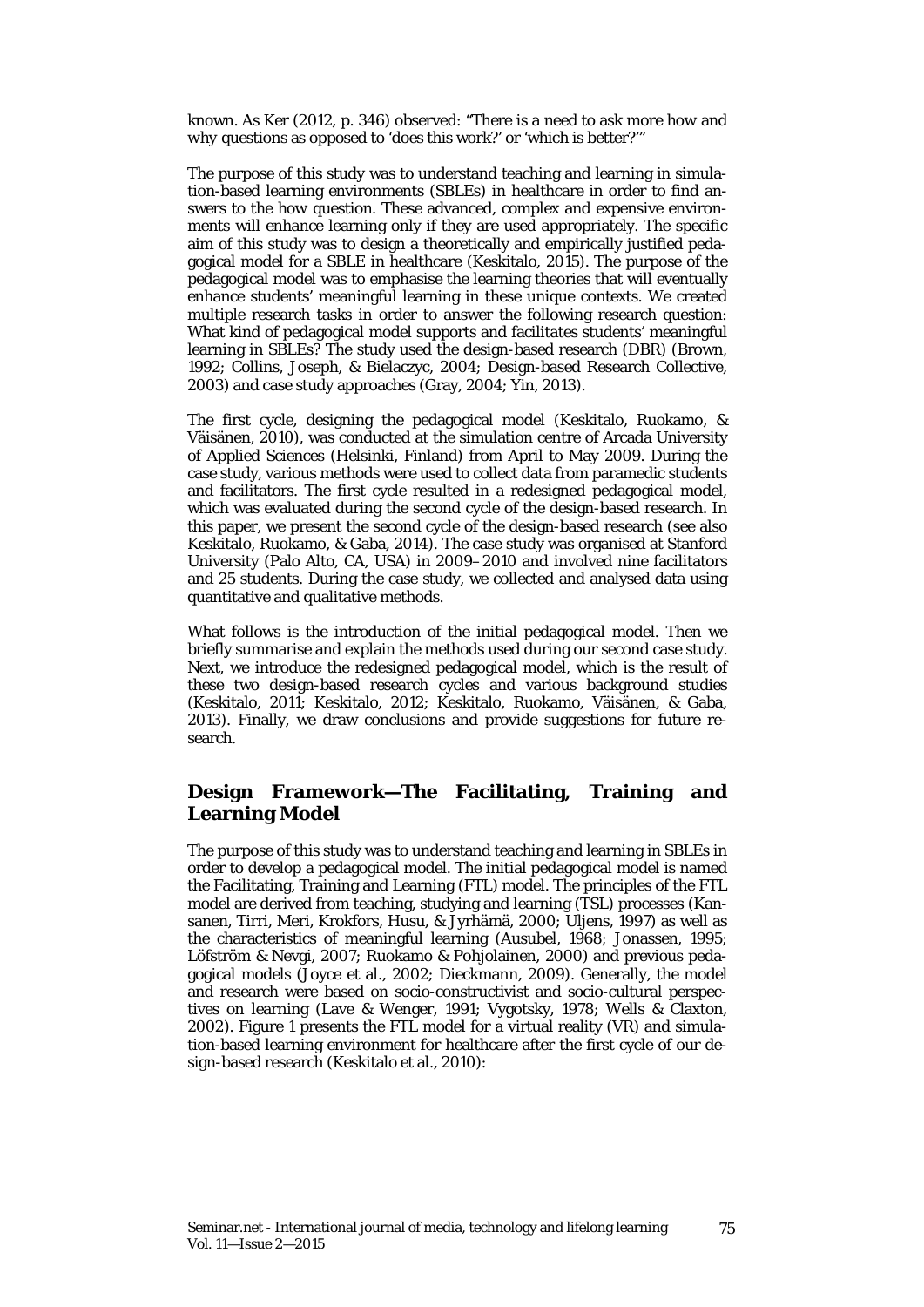

*Figure 1. Facilitating, Training and Learning (FTL) model for VR and simulationbased learning (Keskitalo et al., 2010)*

As the FTL process implies, students' activity is necessary for learning to occur. In this context, we refer to teaching as facilitating (cf. Kansanen et al., 2000; Uljens, 1997), since teaching in a simulation-based learning environment is more an act of facilitating student learning. During the instructional process, facilitators are responsible for planning, guiding and evaluating the students' learning process as well as reflecting on their own performance as facilitators (cf. Tissari et al., 2005). In the FTL model, studying is referred to as training (cf. Kansanen et al., 2000; Uljens, 1997), because in this context the students' activity also involves training to master the specific skills needed in healthcare. In this model, training is described with 14 characteristics of meaningful learning (Hakkarainen, 2007; Jonassen, 1995; Löfström & Nevgi, 2007; Ruokamo & Pohjolainen, 2000; Tissari et al., 2005): experiential, experimental, emotional, socio-constructive, collaborative, active, responsible, reflective, critical, competence-based, contextual, goal-oriented, self-directed and individual (for a more detailed description, see Keskitalo et al., 2010; Keskitalo et al., 2014)*.* We assert that facilitators should emphasise these characteristics in order to promote students' meaningful learning in these learning environments. However, as previous studies have shown, these characteristics are partially intertwined and overlap (Jonassen, 1995).

Simulation-based courses are typically structured into four phases (introduction, simulator briefing, scenarios and debriefing), as suggested by Joyce et al.'s (2002) Learning through Simulation model (see also Dieckmann, 2009; Laurillard, 2012). Therefore, we embedded these phases in the FTL model in order to structure the learning event. During the first phase, the facilitator presents the course topic and the most important concepts and explains the simulation to the students. This phase should include explanations of how the course is organised as well as what type of pedagogical models and methods are used. During the simulator briefing, participants familiarise themselves with the simulation and have hands-on-time with the environment and the equipment. During this phase, the facilitator broadly introduces the scenarios. After the simulator briefing phase, students need to know and understand what is expected of them. In the scenarios phase, the students participate in the simulation, whereas the facilitator guides and monitors the students' performance. In the final phase, the debriefing, the facilitator encourages the stu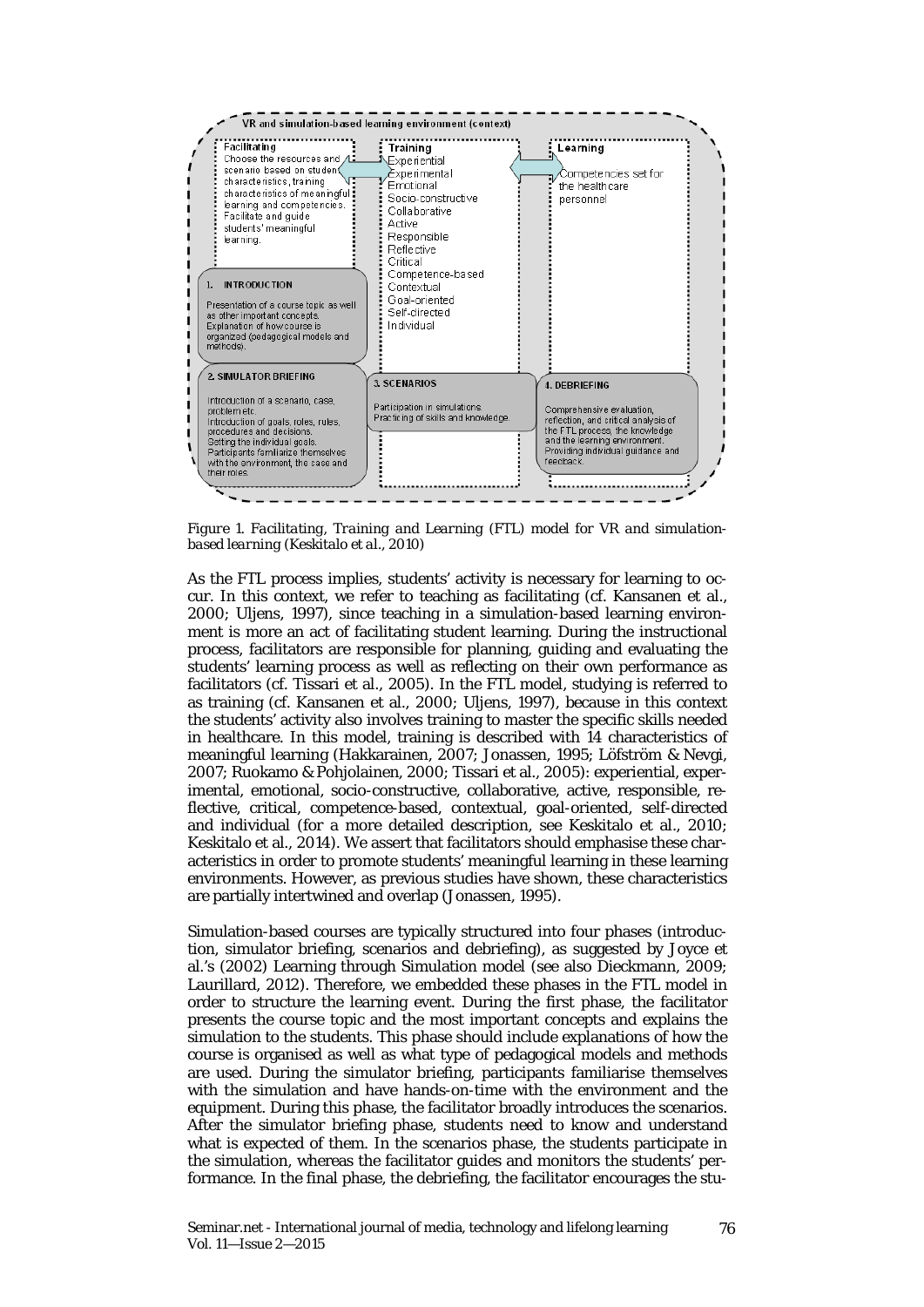dents to analyse the learning process and possibly set new learning goals (Fanning & Gaba, 2007). In the FTL model, the introduction and simulator briefings are led by the facilitator, whereas the training is student-centred. The debriefing phase is situated under the learning phase, since it is presupposed that learning will occur mostly during the debriefing as the students reflect on their own learning.

### **Methods—Evaluating the Design**

We set multiple research tasks in order to answer the following research question: What type of pedagogical model supports facilitation and students' meaningful learning in SBLEs? The study used the design-based research (DBR) (Brown, 1992; Collins et al., 2004; Design-based Research Collective, 2003) and case study approaches (Gray, 2004; Yin, 2013). During this study, data were collected through case studies, and the development of the pedagogical model was an iterative process, as suggested by the DBR approach. In this study, we analyse the data collected during our second case study at Stanford University in 2009–2010. Since the original article (Keskitalo et al., 2014) focused more on the evaluation, from the perspectives of facilitators and students, the meaningfulness of simulation-based learning, this article focuses on the elaboration and evolution of the model across studies based on the results. In this article, we use some of the same data but also synthesise the knowledge gained from our previous studies (e.g. Keskitalo, 2011, 2012; Keskitalo et al., 2013).

#### **Set-up and Participants**

In the second case study, the students  $(n = 25)$  were mainly second-year anaesthesia residents and third- and fourth-year medical students. The students were studying anaesthesia crisis resource management and emergency medicine and participating in an anaesthesia internship; the facilitators'  $(n = 9)$ specialties were anaesthesia, surgery and nursing. The youngest student respondent was 26 years old and the oldest 38 years old. Most of the students had no prior experience (20%) or had had exposure to no more than two simulation-based courses (64%). Altogether, the data were collected from five different courses, which lasted from three to nine hours. During the courses, all activities were done in a group format created by the facilitators. During the scenarios, usually one student had a leading role (the "hot seat" person) and called on others to help. The students who did not participate in the scenario watched it in a separate room via television. Before the study, research permission was applied for, and the study was approved by the institutional review board. Then, consent was obtained from the participants.

#### **Simulation-based Learning Environments**

Data were collected at two Stanford University simulation centres between February and March of 2010: the Patient Simulation Center of Innovation and the Goodman Surgical Simulation Center (see cisl.stanford.edu/about/centers.html). The Patient Simulation Center of Innovation is situated in the Veterans Affairs (VA) Palo Alto Health Care System. The centre has two large simulation rooms: one set up as an operating room and one as an intensive care unit, emergency department or ward. The centre also has five computer-directed patient simulators: three permanently set up and one adult simulator for in-situ training exercises in actual clinical environments. The centre also provides an infant simulator for paediatric anaesthesia training. The simulation centre has concentrated training in anaesthesiology, intensive care and rapid response teams, emergency medicine and respiratory therapy.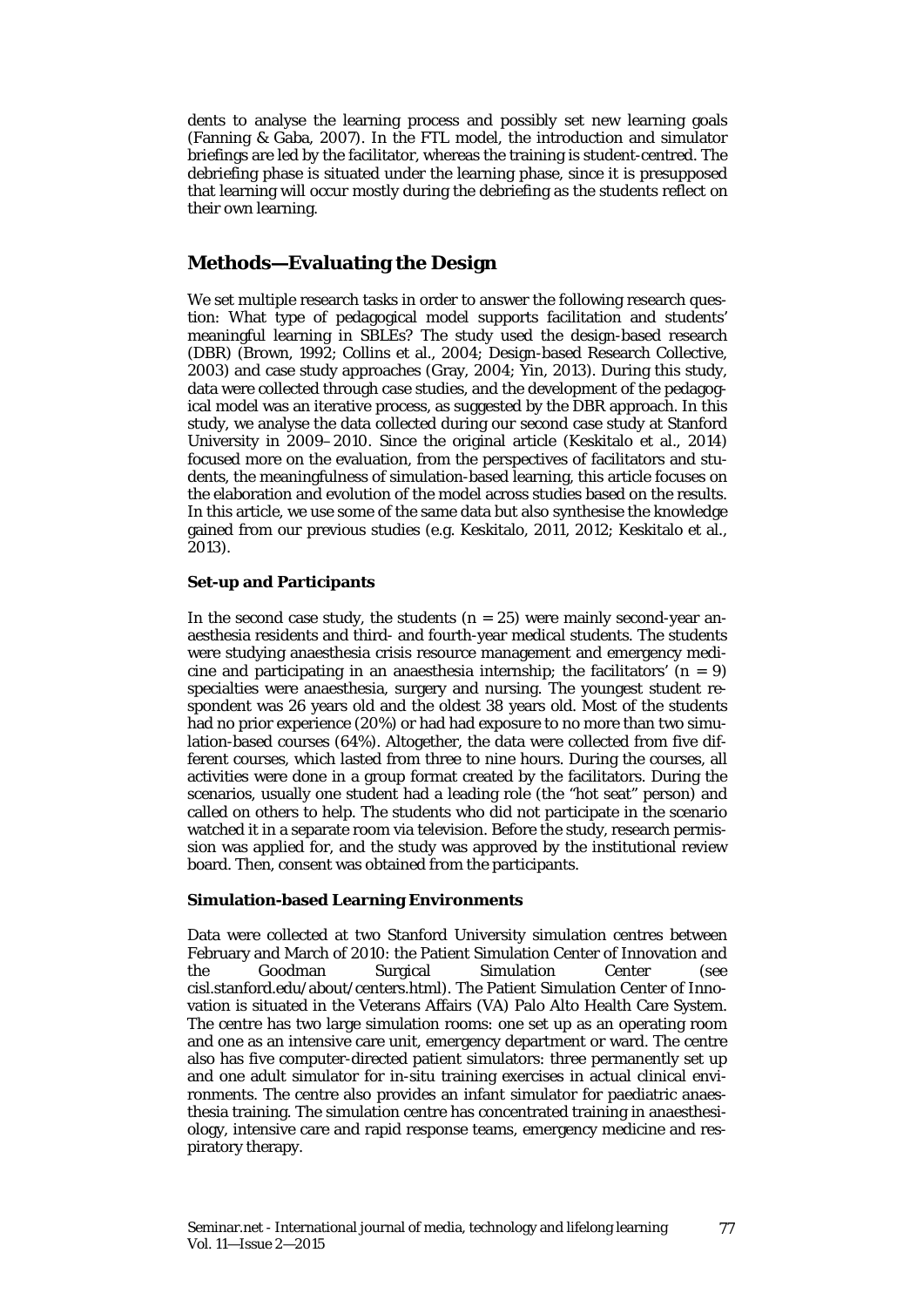Data were also collected at the Goodman Surgical Simulation Center, which is situated in the middle of Stanford Hospital. The centre allows for convenient drop-in practice and pre-surgical planning. The skills area is open 24/7 (via card access) to all surgical residents. In addition to the centre's accessibility, two surgical education fellows are available at the centre every day. The centre has vascular trainers, virtual reality laparoscopic trainers, box trainers, colonoscopy trainers and two patient simulators. It is used by surgical residents, medical students, residents in other disciplines, nursing professionals, respiratory therapists and others. Surgical residents, for example, have a weekly exercise time. During this period, they practice skills and decision making relevant to their surgical rotation in the simulation centre.

In this study, one room was used and equipped for students to rehearse. The room contained a patient simulator, and the vital signs were displayed on a monitor. Next to this room was an area in which the facilitator and the simulation operator controlled the simulator and guided the students' learning process via audio devices. One room was dedicated to debriefing, where appropriate technology, such as video and audio-recording devices, was available. During this study, video and audio recordings were used during the debriefing sessions to complement the students' reflection process.

#### **Data Collection and Analysis**

Empirical data were collected from facilitators and students using group interviews (one individual interview), observations, video recordings and pre- and post-questionnaires. For this study, we analysed 1) group interviews and one individual interview, 2) field notes and 3) post-questionnaires (see Table 1). The data analysis focused on the meaningfulness of the simulation-based courses as well as the evolution of the pedagogical model based on the lessons learned.

| $\Lambda$ conitaiu ci al., $\lambda$ UI+)                   |                                                                                                                                                                      |                                                                                                       |
|-------------------------------------------------------------|----------------------------------------------------------------------------------------------------------------------------------------------------------------------|-------------------------------------------------------------------------------------------------------|
| <b>Data Collection</b><br>Method                            | <b>Data Source</b>                                                                                                                                                   | <b>Data Analysis</b><br>Method                                                                        |
| <b>Group Inter-</b><br>views, one indi-<br>vidual interview | Facilitators $(n=9)$<br>Students $(n=16)$<br>2 Anaesthesia Crisis Resource Man-<br>agement II courses, 2 Emergency Medi-<br>cine courses, 1 Anaesthesia internship   | Atlas.ti qualitative<br>coding and analy-<br>sis software<br><b>Qualitative con-</b><br>tent analysis |
| <b>Field notes</b>                                          | Facilitators $(n=9)$<br>Students $(n = 25)$<br>2 Anaesthesia Crisis Resource Man-<br>agement II courses, 2 Emergency Medi-<br>cine courses, 1 Anaesthesia internship | <b>Qualitative con-</b><br>tent analysis                                                              |
| Post-<br>questionnaires                                     | Students $(n = 25)$<br>2 Anaesthesia Crisis Resource Man-<br>agement II courses, 2 Emergency Medi-<br>cine courses, 1 Anaesthesia internship                         | <b>Descriptive statis-</b><br>tics                                                                    |

*Table 1. Data collection and analysis methods as well as data sources (applied from Keskitalo et al., 2014)*

The data analysis involved transcription of the collected data by an Englishlanguage transcription service. We analysed the interviews and field notes from the viewpoint of meaningful learning and the development of the pedagogical model, using the qualitative data analysis software Atlas.ti and a qualitative content analysis method. Content analysis is often understood as a systematic and objective analysis of the visible and obvious components of the text (e.g. Graneheim & Lundman, 2004; Gray, 2004). However, for some au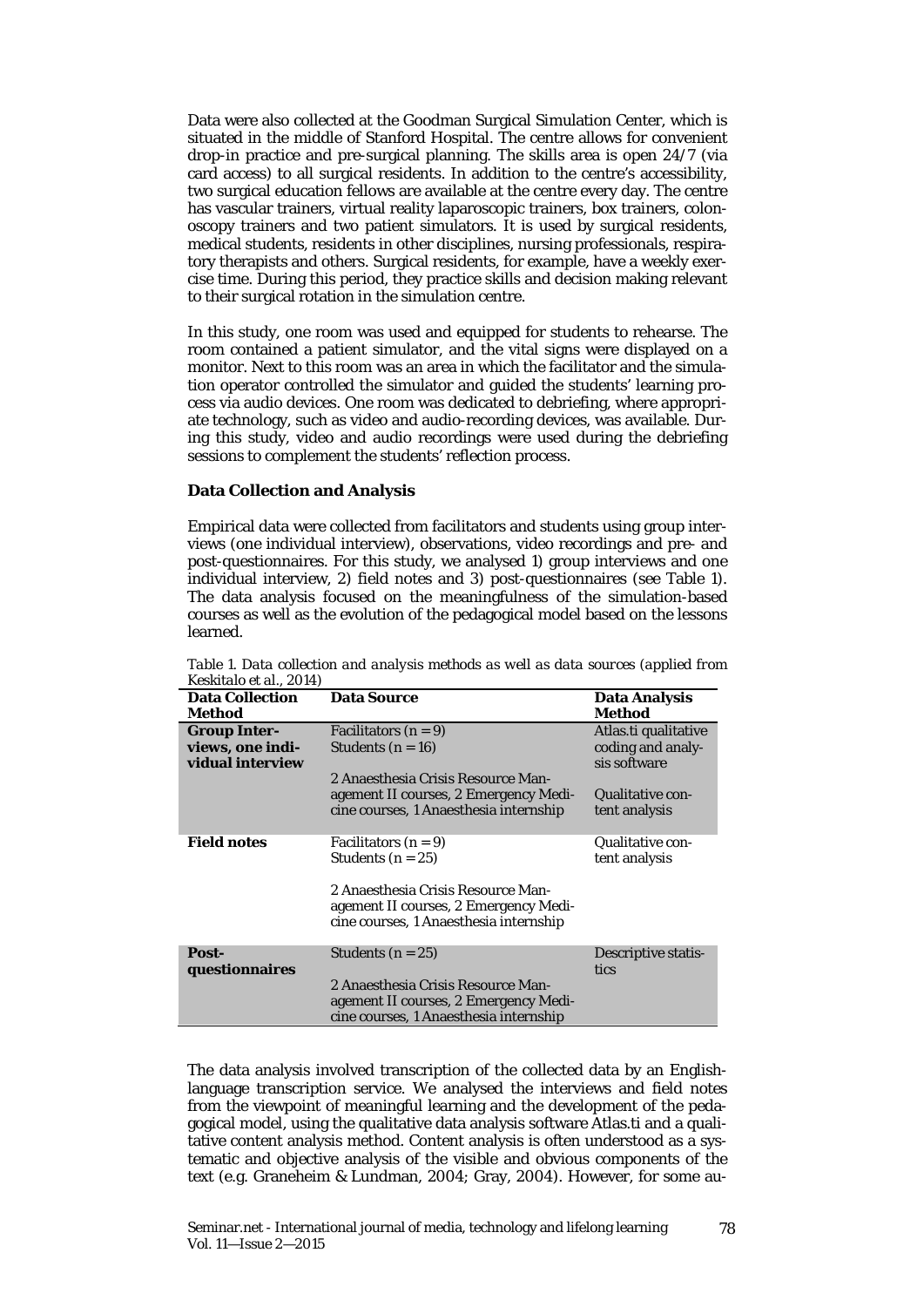thors (Graneheim & Lundman, 2004) qualitative content analysis also interprets the underlying meaning of the text. The data analysis was an iterative process in which we organised and compressed the data into codes and categories and finally into themes. The unit of analysis was the utterance of the facilitator or student or the note made by the researcher reflecting the characteristics of meaningful learning or the pedagogical model. More profound data analysis process descriptions can be found in Keskitalo et al. (2014).

The questionnaires consisted of Likert-type questions related to expectations and experiences of the FTL process in an SBLE. Each of the 52 statements was scored on a continuum  $(1 =$  does not describe my expectations at all,  $5 =$  describes my expectations very well). In addition, 29 Likert-type questions ( $0 =$ not at all,  $5 =$  to a great extent) focused on the emotions students experienced during the course. The students were asked to evaluate the degree to which they felt a given emotion (e.g. enjoyment of studying, boredom, sense of community etc.) before and after the course. Five questions were also aimed at collecting students' background information, and one open question gave the students space to write any other comments they had. For further analysis, we selected statements that reflected the characteristics of meaningful learning from the post-questionnaires (see also Hakkarainen, 2007; Nevgi & Löfström, 2005). The data were analysed using means, medians and standard deviations.

### **Results—Reflections on the Design**

The results suggest that simulation-based learning is fundamentally meaningful since it inherently supports many characteristics of meaningful learning (see Table 2).

| <b>Characteristics</b><br>and statements<br>the<br>on                | Post-            |        |
|----------------------------------------------------------------------|------------------|--------|
| questionnaires                                                       | questionnaire    |        |
|                                                                      | <b>Mean (SD)</b> | Median |
| <b>Experiential and Experimental</b>                                 |                  |        |
| I utilised my prior experiences during the lessons.                  | 3.50(1.14)       | 4.00   |
| During the lessons, I was able to familiarise my-                    | 4.17(0.92)       | 4.00   |
| self and practise with the technology needed for                     |                  |        |
| future work.                                                         |                  |        |
| <b>Emotional</b>                                                     |                  |        |
| I felt safe during the lessons.                                      | 4.58(0.78)       | 4.00   |
|                                                                      |                  |        |
| The course's climate motivated me to learn.                          | 4.58(0.50)       | 4.00   |
| Enjoyment of the studying                                            | 4.21(0.66)       | 4.00   |
|                                                                      |                  |        |
| <b>Socio-constructive and Collaborative</b>                          |                  |        |
| I was able to utilise my prior knowledge related                     | 4.54(0.51)       | 4.00   |
| to the course's content.                                             |                  |        |
| My collaboration and communication skills will                       | 4.45(0.69)       | 4.00   |
| develop/developed during this course.                                |                  |        |
|                                                                      |                  |        |
| Sense of community                                                   | 4.23(0.80)       | 3.00   |
| <b>Active and Responsible</b>                                        |                  |        |
| The student's role was to actively find, evaluate                    | 4.58(0.58)       | 4.00   |
| and apply information during the lessons.                            |                  |        |
|                                                                      | 4.38(0.63)       | 4.00   |
| Facilitators will support/supported the students'<br>own activities. |                  |        |
|                                                                      |                  |        |

*Table 2. Mean and median (standard deviation) ratings of meaningful learning characteristics after the course*

79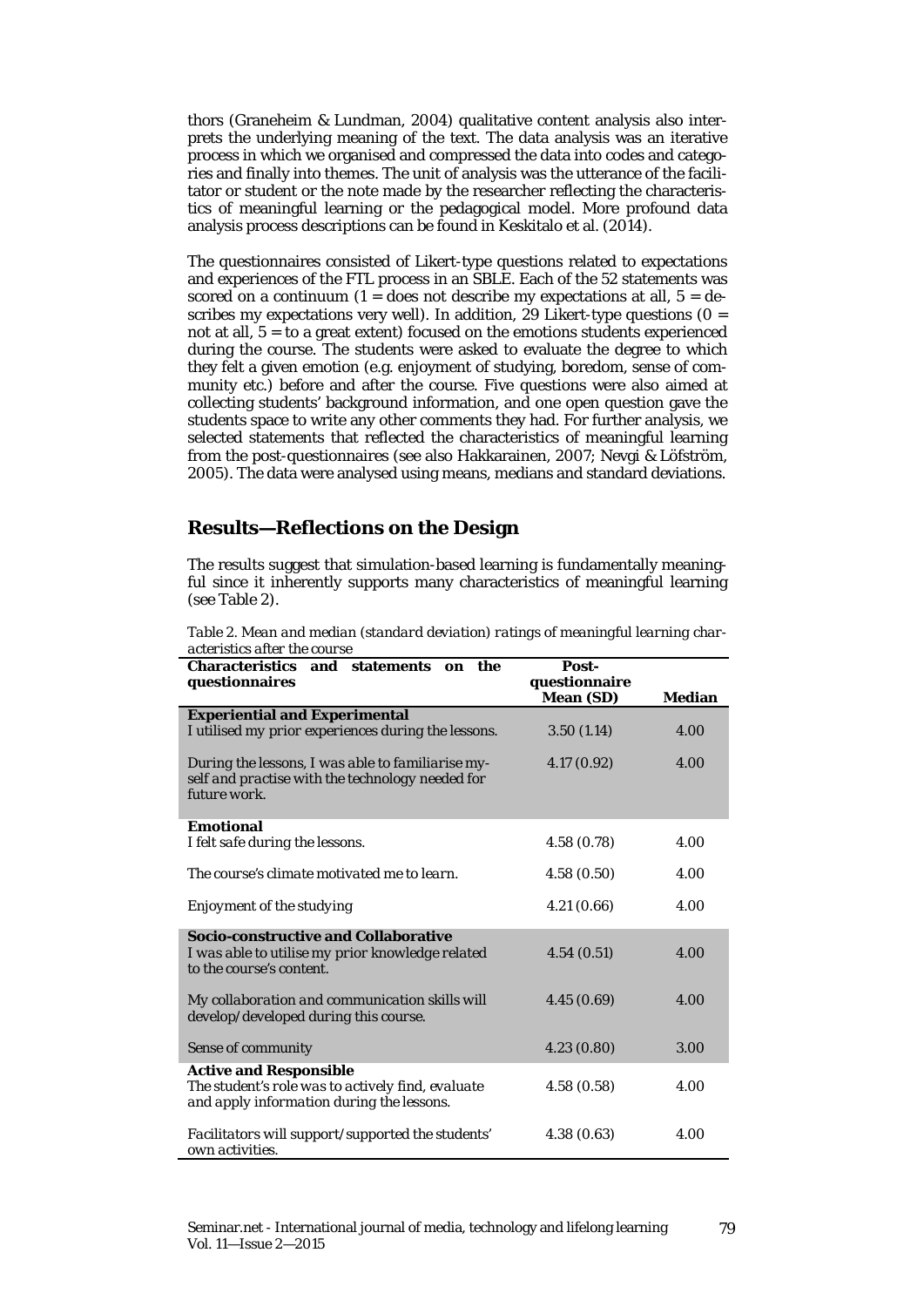| <b>Reflective and Critical</b>                    |            |      |
|---------------------------------------------------|------------|------|
| I was able to critically evaluate my own learning | 4.42(0.72) | 4.00 |
| during the training.                              |            |      |
|                                                   |            |      |
| My critical thinking skills developed during the  | 4.58(0.56) | 4.00 |
| course.                                           |            |      |
| <b>Competence-based and Contextual</b>            |            |      |
| The training in the simulation settings developed | 4.57(0.56) | 4.00 |
| my competence.                                    |            |      |
|                                                   | 4.72(0.52) | 4.00 |
| The lessons were applicable to my future work.    |            |      |
| <b>Goal-oriented and Self-directed</b>            |            |      |
| I set my own personal goals for the training.     | 4.04(1.04) | 4.00 |
|                                                   |            |      |
| The course objectives were clear to me.           | 4.51(0.63) | 4.00 |
|                                                   |            |      |
| <b>Individual</b>                                 |            |      |
| The course took the students' individuality into  | 3.85(1.02) | 3.00 |
| account.                                          |            |      |
|                                                   | 3.89(1.05) | 4.00 |
| The study skills that I have adopted worked for   |            |      |
| me in this course.                                |            |      |

The analysis of the post-questionnaires suggested simulation-based learning was very meaningful ( $M = 3.50 - 4.72$ ; SD = 0.52-1.14) for the students. The median values were also high (Md = 3–4). In two of the statements *(Sense of community* and *The course took the students' individuality into account)* median values were 3.00, but in other statements they were 4.00. The lowestrated variable was *I utilised my prior experiences during the lessons* (M =  $3.50$ ;  $SD = 1.14$ ), which indicated that students utilised their prior experiences to some level. Since the standard deviation was high, the results suggest that some students felt that they utilised their previous experience during the course, while the others felt the opposite. However, this may also indicate that things were so new that the students needed to learn a lot and the relation to previous experiences was ambiguous. The highest-rated variable was *The lessons were applicable to my future work*  $(M = 4.72; SD = 0.52)$ , which indicates that courses were valued as highly useful by future physicians.

However, we observed that some characteristics need more focus (Keskitalo et al., 2010; Keskitalo et al., 2014). Particularly the qualitative data revealed that the goal-oriented, self-directed and individual characteristics may limit the meaningful learning experience for some students. In the evaluated courses, formal articulation of the learning goals was poor, which in turn prevented students from setting their own learning goals, as a student observed:

But we didn't know what today was going to be, so we couldn't have specific objectives for today. (Group interview 2, students)

As noted, the poor articulation of the learning objectives and course description prevented some students from setting their own learning goals. This, in turn, had an adverse effect on the self-directed characteristics to be realised. To aid self-directed learning, facilitators should help students follow and evaluate their own learning in relation to the course's objectives, their own goals and their own competency level (cf. Brockett & Hiemstra, 1991; Jonassen, 1995).

The analysis of the post-questionnaires also revealed that the individual characteristic was realised, but not more obviously than other characteristics ( $M =$ 3.85–3.89; SD 1.02–1.05; see Table 2). In this case, the median was also 3.00. Qualitative data support these results, since some students expected more individual guidance than was provided. The standard deviation was also high, which suggests that some students might have been satisfied, but others expected more support in the future, as the following excerpts clarify: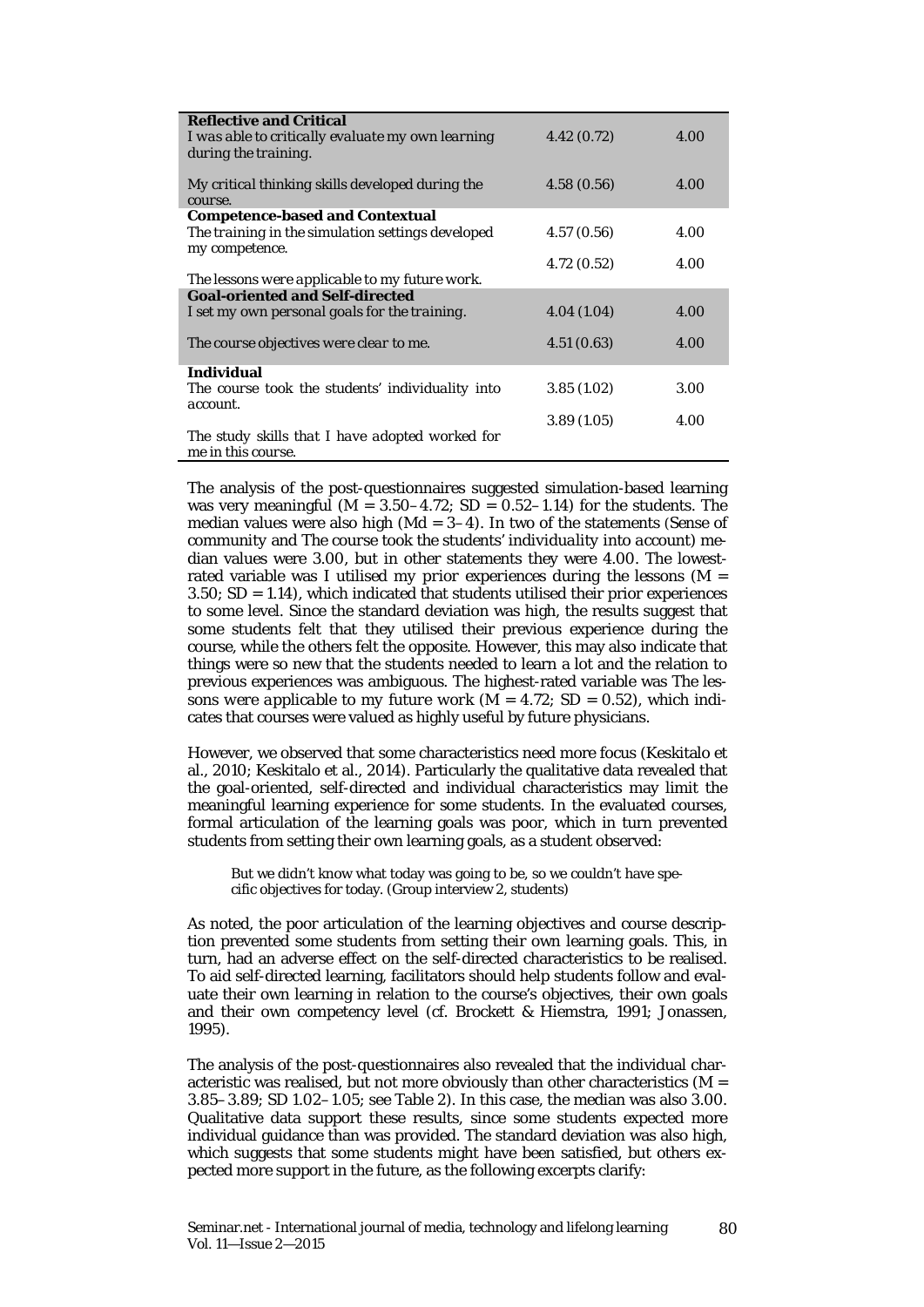I think they just treated us all the same, basically. (Group interview 2, students)

Yeah. And I also think what's interesting about this place is that the quality of resident they get here is not varied amongst—compared to other schools. And so, I don't think they have to worry as much about training toward—or putting simulators to individuals and individualising them to make them more improved based on their weaknesses and working on the simulator to improve the weaknesses of an individual, because I think that from the standpoint of the residency itself and the people in the residency, we're all strong. (Group interview 1, students)

The instructional processes of the courses followed the Learning through Simulation model (cf. Joyce et al., 2001) quite obviously. It became clear that simulation-based learning includes at least the introduction, simulator and scenario briefing, scenarios and debriefing phases. Facilitators observed:

So that the morning time is going to be team building, gathering around the table having breakfast, signing forms, then to more of a traditional didactic or multimedia type of learning session. Then the rest of the day, simulations followed by debriefs. So, in the introduction period while they're signing forms, there is a briefing as to what the expectations are. I didn't do it today, but I often will—prior to the first debriefing... So you've had a 25-35-minute scenario, we're going to spend a similar amount of time talking about it. (Group interview 2, facilitators)

As the excerpts show and as we observed, short lectures can occur between the familiarisation and actual scenarios. In this particular course (anaesthesia crisis resource management), the lectures dealt with principles of crisis recourse management and communication issues within healthcare.

The other theoretical viewpoints that facilitators mentioned were adult learning and experiential learning principles (cf. Kolb, 1984). Kolb's experiential learning cycles are viewed as a useful framework within simulation-based learning in healthcare. In simulation-based education, simulations are viewed as concrete experiences that are debriefed afterward (e.g. Zigmont, Kappus, & Sudikoff, 2011). This also enhanced the experiential and reflective characteristics of meaningful learning to be realised in terms of gaining new experiences within the simulation and discussing them afterward. In terms of adult education, mature learners benefit from the student-centred approach (because of age, maturity, life experiences, multiple responsibilities etc.; see Knowles, Holton, & Swanson, 1998), thus placing pressure on individualised guidance as well.

### **Conclusion—Redesigning the Pedagogical Model**

The aim of the pedagogical model was to shed light on the important learning theories that are essential when organising teaching and learning in simulation-based learning environments. The aim was to also conceptualise meaningful simulation-based learning and define characteristics that can be useful in simulation-based learning environments in healthcare. In terms of the lesson learner, we took the deficiencies of the previous model into account and redesigned our initial FTL model. The redesigned model is presented in Figure 2.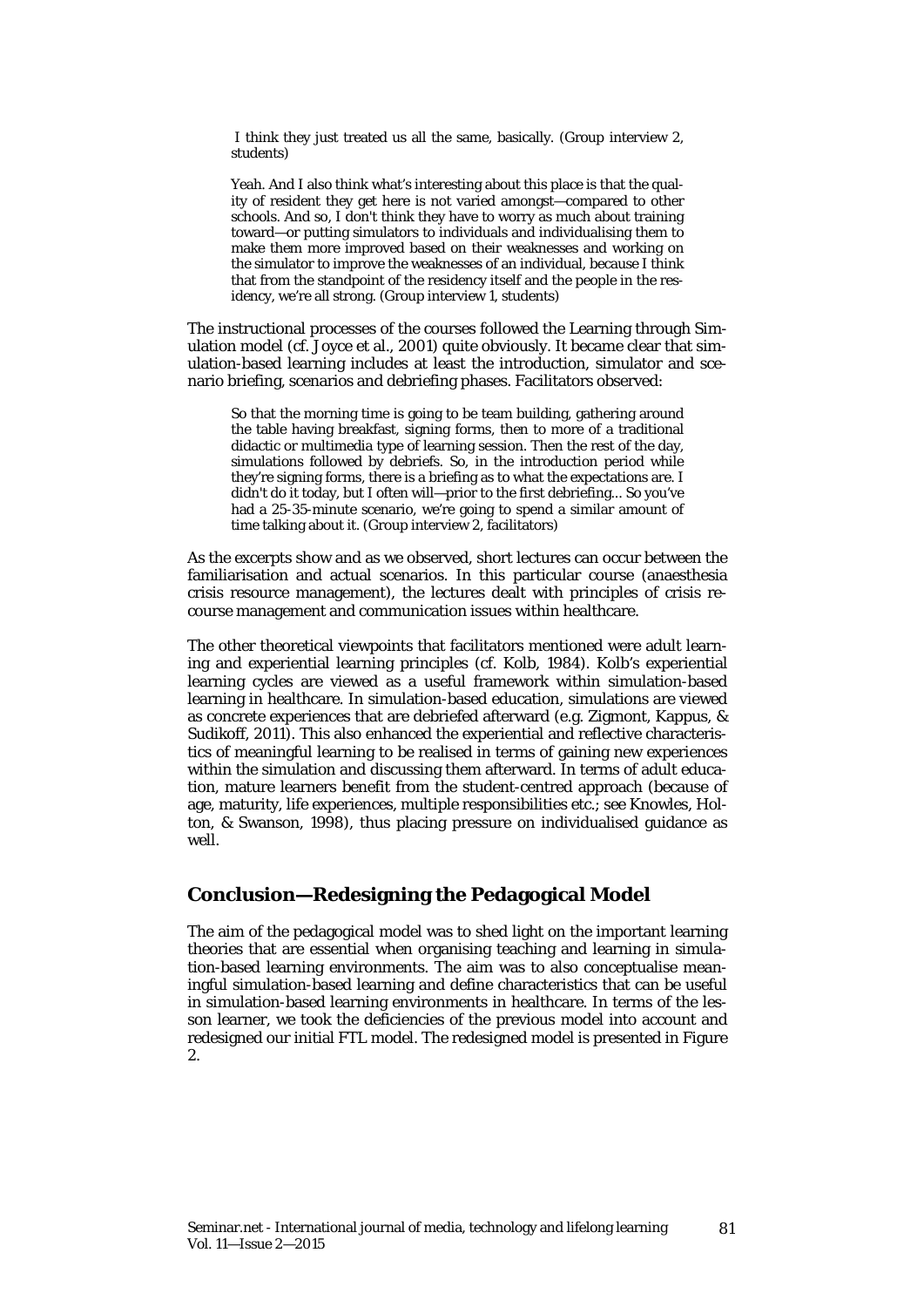

*Figure 2. The pedagogical model for simulation-based learning in healthcare (Keskitalo, 2015)*

First, the FTL model was not tested thoroughly; therefore, we decided that naming the pedagogical model in this phase was not appropriate. After several design-based research cycles, it will be more appropriate to name the model.

The research and the first design were based on socio-constructivist and sociocultural theories of learning (Lave & Wenger, 1991; Palincsar, 1998; Vygotsky, 1978; Wells & Claxton, 2002). These theories place learning in a wider sociocultural context and view knowledge as the result of a shared and contextually bound process of knowledge construction rather than solely an individual experience. However, this did not become clear enough in our previous model (see Figure 1). Therefore, in the redesigned model (see Figure 2) we emphasised that learning is a contextually bound and tool-dependent process by surrounding the pedagogical model with a socio-cultural context. The sociocultural perspective helps us understand the complexity of learning and the development of expertise and how the tools, practices and institutions also constantly changed within this interplay (Palincsar, 1998).

The characteristics of meaningful learning were chosen as a general framework within the pedagogical model, because they can help bring to the forefront issues known to enhance learning (e.g. Jonassen, 1995). Based on this study and our previous studies (Keskitalo et al., 2010; Keskitalo et al., 2014), SBLEs seem to be ideal environments for meaningful learning. However, the goal-oriented, self-directed and individual characteristics need more attention. Therefore, in order to realise the goal-oriented characteristic, in future simulation-based courses the goals should be stated clearly, and they should be reflected on during the debriefing process. Furthermore, participants could benefit from setting their own learning goals in relation to the course's objective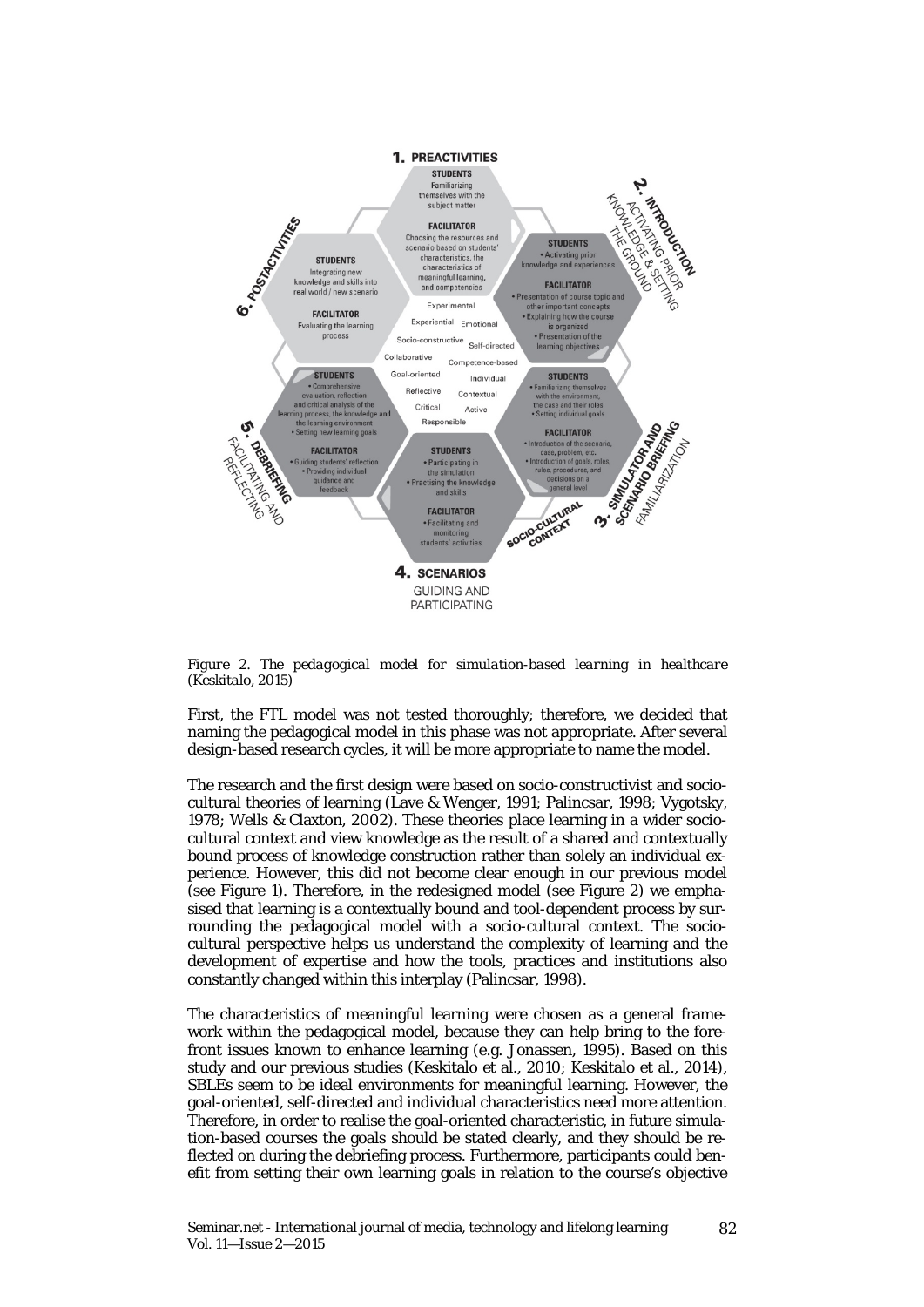and their own level of expertise. However, this was what we found during our first case study, and based on the results, the FTL model was refined (Keskitalo et al., 2010). Learning is also very much an individual process (De Corte, 1995), and some students might expect more individualised feedback about their performance as well as guidance on how to develop their skills and knowledge further (cf. Keskitalo et al., 2010; Keskitalo et al., 2011). In other words, we have clarified in the redesigned pedagogical model things that facilitators can do to help realise the goal-oriented, self-directed and individual characteristics of meaningful learning.

At this point, we also realised that the characteristics of meaningful learning not only describe and are restricted to the planning and implementation of students' training (the phase when they are most active) but also can be taken into account from the beginning of the course to the end. Therefore, we placed the characteristics at the centre of the pedagogical model (see Figure 2). As a consequence, we also discarded the FTL process from our redesigned model (cf. FTL model, Figure 1), since it did not provide any additional value to the model. The original teaching, studying and learning process is more related to classroom-based teaching (Kansanen et al., 2000), with the aim of the division to accentuate students' own activity. However, simulation-based learning environments in healthcare are based on students' activity and, therefore, are a natural part.

In contrast to the FTL model's four phases (see Figure 1), the redesigned pedagogical model (see Figure 2) consists of six distinct phases: pre-activities, introduction, simulator and scenario briefing, scenarios, debriefing and postactivities. For the redesigned model, we added facilitators' and students' preactivities and post-activities. These phases are highly relevant for students' learning and development in simulation-based education; therefore, we wanted to shed light on those activities as well. During the pre-activities phase, the facilitators are responsible for planning the learning process—for example, choosing the resources and learning material and organising the environment. However, students are responsible for having adequate knowledge and skills when they participate in simulation-based education. Facilitators should critically evaluate the entire instructional process as post-activities (cf. Keskitalo et al., 2010) in order to develop their teaching style (Boese et al., 2013); whereas students prefer to test their learned knowledge and skills in a new scenario or in real life as post-activities (see Kolb, 1984; Merrill, 2002).

The study's results should be read with caution, since this case study had both strengths and weaknesses. A clear strength of the study was that it produced various types of data and provided many angles from which to look at the phenomenon. However, large amounts of data can be overwhelming, especially in design-based research (Barab & Squire, 2004; Collins et al., 2004). Therefore, in this study we focused on interviews, field notes and post-questionnaires. However, this study also had weaknesses. One major weakness was that despite our expectations, we could not organise an appropriate teaching experiment and test the model adequately. Therefore, we discuss the use of the design-based research approach instead of applying a pure method. Thus, the data collection is best described as a case study, and to develop the pedagogical model, we used the iterative nature of the design-based research method. In addition, the quantitative analysis of post-questionnaires is simply descriptive; therefore, the results of this study should be interpreted and adapted carefully.

The main result of this study was the redesigned pedagogical model. With the help of this model, healthcare education practitioners can make informed choices about simulation-based education. The model can also be used to identify gaps that must be reconsidered and developed in simulation-based education. In other words, the pedagogical model ensures that a more holistic and meaningful approach to teaching and learning is adopted. However, the model requires evidence and further development.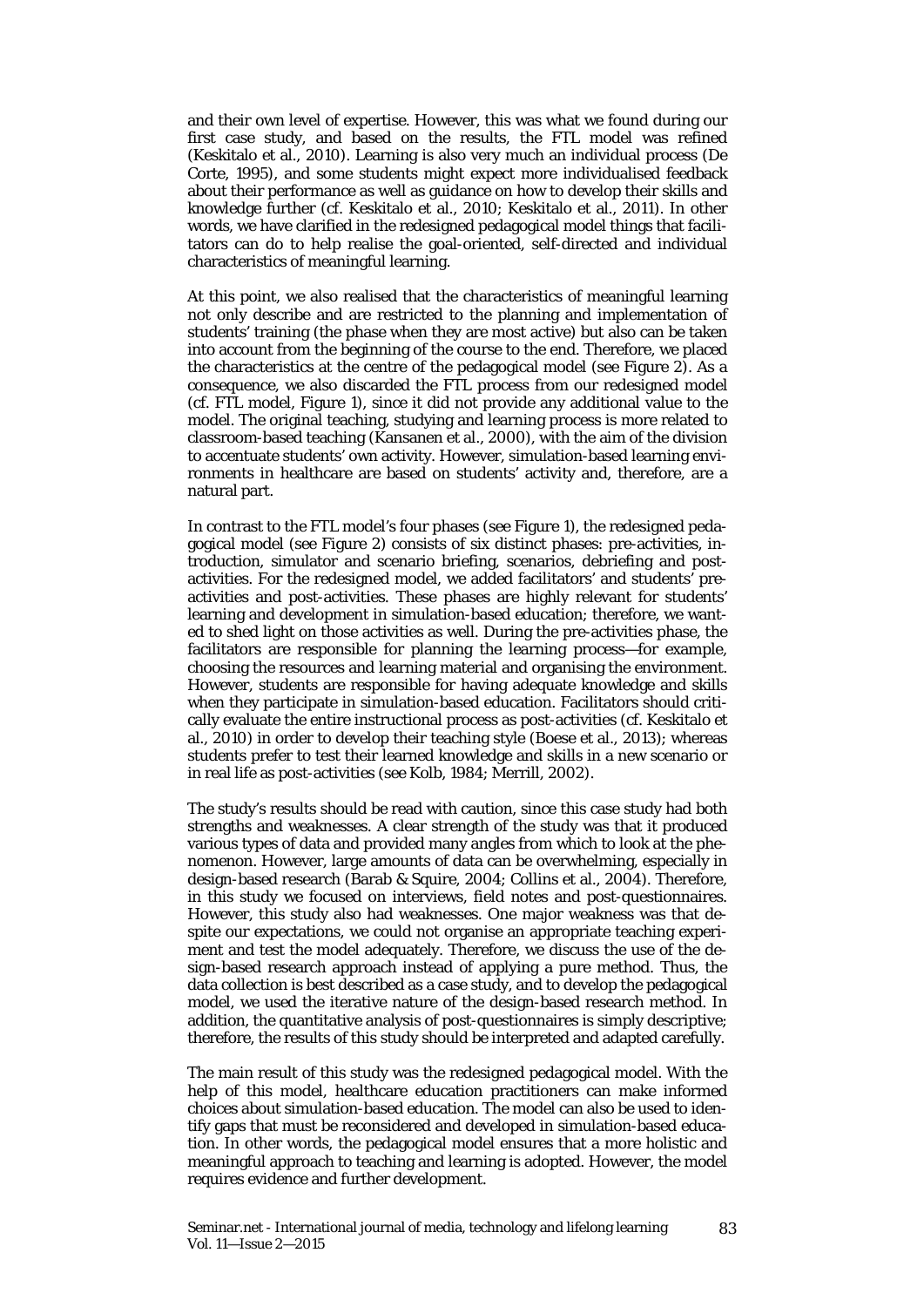### **References**

- Ausubel, D. P. (1968). *Educational psychology: A cognitive view.* New York: Holt, Rinehart & Winston.
- Brenner, M., Brown, J., & Canter, D. (1985). *The research interview.* London: Academic Press.
- Brewer, E. P. (2011). Successful techniques for using human patient simulation in nursing education. *Journal of Nursing Scholarship, 43*(3), 311–317.
- Brockett, R. G., & Hiemstra, R. (1991). *Self-direction in adult learning: Perspectives on theory, research, and practice.* London: Routledge.
- Brown, A. L. (1992). Design experiments: Theoretical and methodological challenges in creating complex interventions in classroom settings. *Journal of the Learning Sciences, 2*(2), 141–178.
- Cohen, L., Manion, L., & Morrison, K. (2011). *Research methods in education. (*7th ed.). London/New York: RoutledgeFalmer.
- Collins, A., Joseph, D., & Bielaczyc K. (2004). Design research: Theoretical and methodo-logical issues. *The Journal of the Learning Sciences, 13*(1), 15–42.
- Cook, D. A., Hatala, R., Brydges, R., Zendejas, B., Szostek, J. H., Wang, A. T., Erwin, P. J., & Hamstra, S. J. (2011). Technology-enhanced simulation for health professions education: A systematic review and meta-analysis. *The Journal of the American Medical Association (JAMA), 306*(9), 979–988.
- De Corte, E. (1995). Fostering cognitive growth: A perspective from research on mathematics learning and instruction. *Educational Psychologist, 30*(1), 37–46.
- Design-based Research Collective. (2003). Design-based Research: An emerging paradigm for educational inquiry. *Educational Research, 32*, 5–8.
- Dieckmann, P. (2009). Simulation setting for learning in acute medical care. In P. Dieckmann (Ed.), *Using Simulations for Education, Training and Research* (pp. 40–138). Lengerich, Germany: Pabst Science Publishers.
- Eaves, R. H., & Flagg, A. J. (2001). The U.S. Air Force pilot simulated medical unit: A teaching strategy with multiple applications. *Journal of Nursing Education, 40*(3), 110–116.
- Fanning, R. M., & Gaba, D. M. (2007). The role of debriefing in simulation-based learning. *Simulation in Healthcare, 2*(2), 115–125.
- Flick, U. (1998). *Introduction to qualitative research*. London: Sage.
- Graneheim, U. H., & Lundman, B. (2004). Qualitative content analysis in nursing research: Concepts, procedures and measures to achieve trustworthiness. *Nurse Education Today, 24*(2), 105–112.
- Gray, D. E. (2004). *Doing research in the real world.* London: Sage Publications.
- Hakkarainen, P. (2007). *Promoting meaningful learning through the integrated use of digital videos.* Doctoral dissertation, University of Lapland. Acta Universitatis Lappoensis 121. University of Lapland, Faculty of Education, Finland. Rovaniemi: University of Lapland Printing Centre.
- Hayden, J. K., Smiley, R. A., Alexander, M., Kardong-Edgren, S., & Jeffries, P. R. (2014). The NCSBN National Simulation Study: A longitudinal, randomized, controlled study replacing clinical hours with simulation in prelicensure nursing education. *Journal of Nursing Regulation, 5*(2), 1–66.
- Jonassen, D. H. (1995). Supporting communities of learners with technology: A vision for integrating technology with learning in schools. *Educational Technology, 35*(4), 60–63.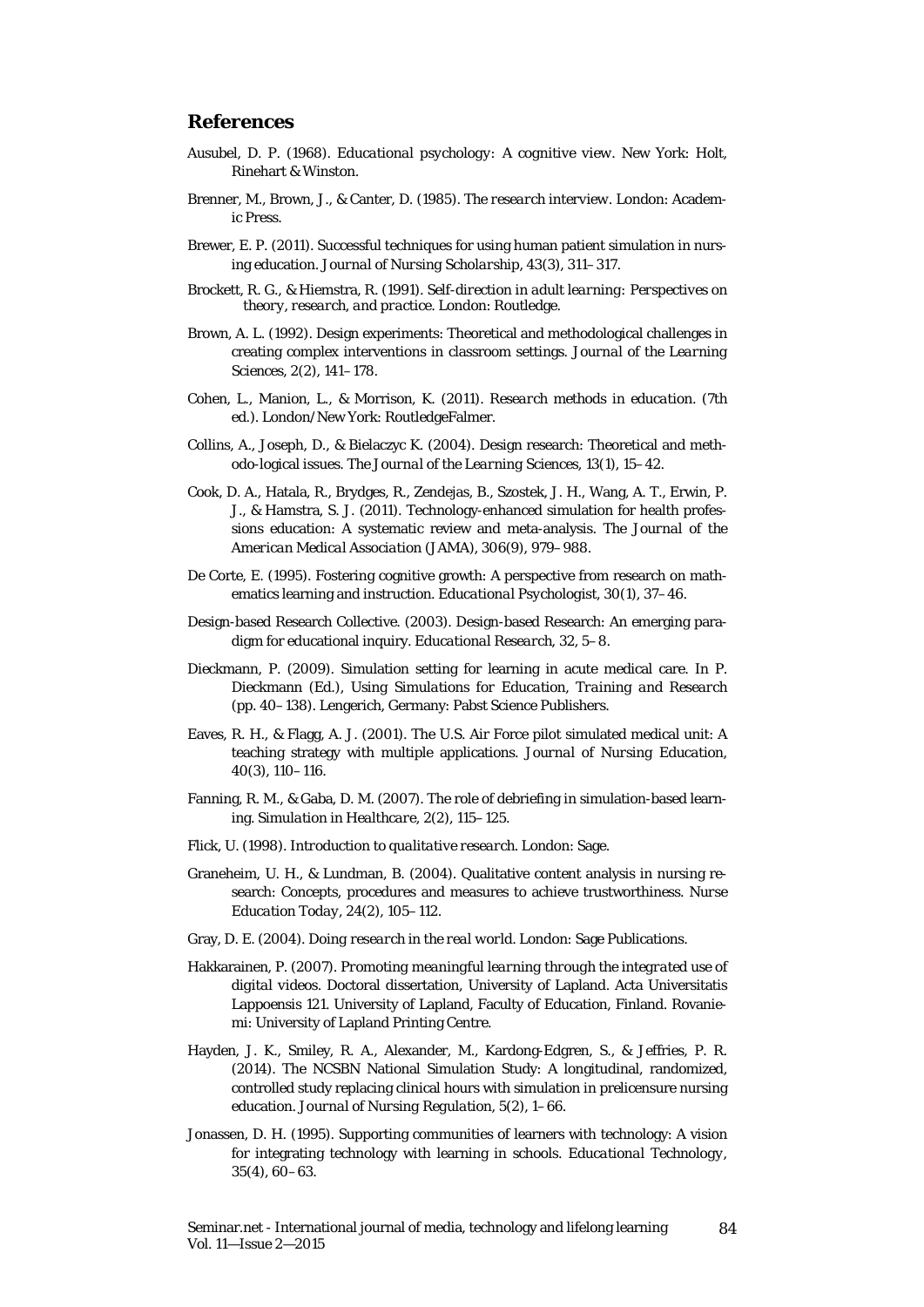- Joyce, B., Calhoun, E., & Hopkins, D. (2002). *Models of learning—tools for teaching.* (2nd ed.). Buckingham: Open University Press.
- Kansanen, P., Tirri, K., Meri, M., Krokfors, L., Husu, J., & Jyrhämä, R. (2000). *Teachers' pedagogical thinking. Theoretical landscapes, practical challenges.* American University Studies. Series XIV, Educational vol. 47. New York: Peter Lang.
- Ker, J. (2012). Review: The challenges of developing and evaluating complex care scenarios using simulation in nurse education. *Journal of Research in Nursing, 17*(4), 346–347.
- Keskitalo, T. (2011). Teachers' conceptions and their approaches to teaching in virtual reality and simulation-based learning environments*. Teachers and Teaching: Theory and Practice, 17*(1), 131–147.
- Keskitalo, T. (2012). Students' expectations of the learning process in virtual reality and simulation-based learning environments. *Australasian Journal of Educational Technology, 28*(5), 841–856.
- Keskitalo, T. (2015). *Designing a pedagogical model simulation-based healthcare education.* Acta Universitatis Lapponiensis 299. Rovaniemi: Lapland University Press.
- Keskitalo, T., Ruokamo, H., & Gaba, D. (2014). Towards meaningful simulation-based learning with medical students and junior physicians. *Medical Teacher, 36*(3), 230–239.
- Keskitalo, T., Ruokamo, H., & Väisänen, O. (2010). How does the facilitating, training and learning model support characteristics of meaningful learning in a simulation-based learning environment from facilitators' and students' perspectives? *Proceedings of ED-Media 2010: World Conference on Educational Multimedia, Hypermedia & Telecommunications.* June 27–July 1, 2010, Toronto, Canada (pp. 1736–1746). Chesapeake, VA: AACE.
- Keskitalo, T., Ruokamo, H., Väisänen, O., & Gaba, D. (2013). Healthcare facilitators' and students' conceptions of teaching and learning—An international case study. *International Journal of Educational Research, 62*, 175–186.
- Kolb, D. A. (1984). *Experiential learning: Experiences as a source of learning and development.* Englewood Cliffs. N. J.: Prentice Hall.
- Konia, M., & Yao, A. (2013). Simulation a new educational paradigm? *The Journal of Bio-medical Research, 27*(2), 75–80.
- Knowles, M. S., Holton, E. F., & Swanson, R. A. (1998). *The adult learner* (5th ed.). Houston, TX: Gulf.
- Laurillard, D. (2012). *Teaching as a design science: Building pedagogical patterns for learning and technology.* New York: Routledge.
- Lave, J., & Wenger, E. (1991). *Situated learning: Legitimate peripheral participation.* Cambridge: Cambridge University Press.
- Lincoln, Y., & Guba E. (1985). *Naturalistics inquiry.* Newberry Park, CA: Sage.
- Löfström, E., & Nevgi, A. (2007). From strategic planning to meaningful learning: Diverse perspectives on the development of web-based teaching and learning in higher education. *British Journal of Educational Technology, 38*(2)*,* 312–324.
- Nevgi, A., & Löfström, E. (2005). The quality of online learning: Teachers' and students' evaluation of meaningful learning experiences in web-based course. In S. Kiefer, J. Michalak, A. Sabanci, & K. Winter (Eds.), *Analysis of educational policies in comparative educational perspective* (pp. 187–203). Linz: Trauner.